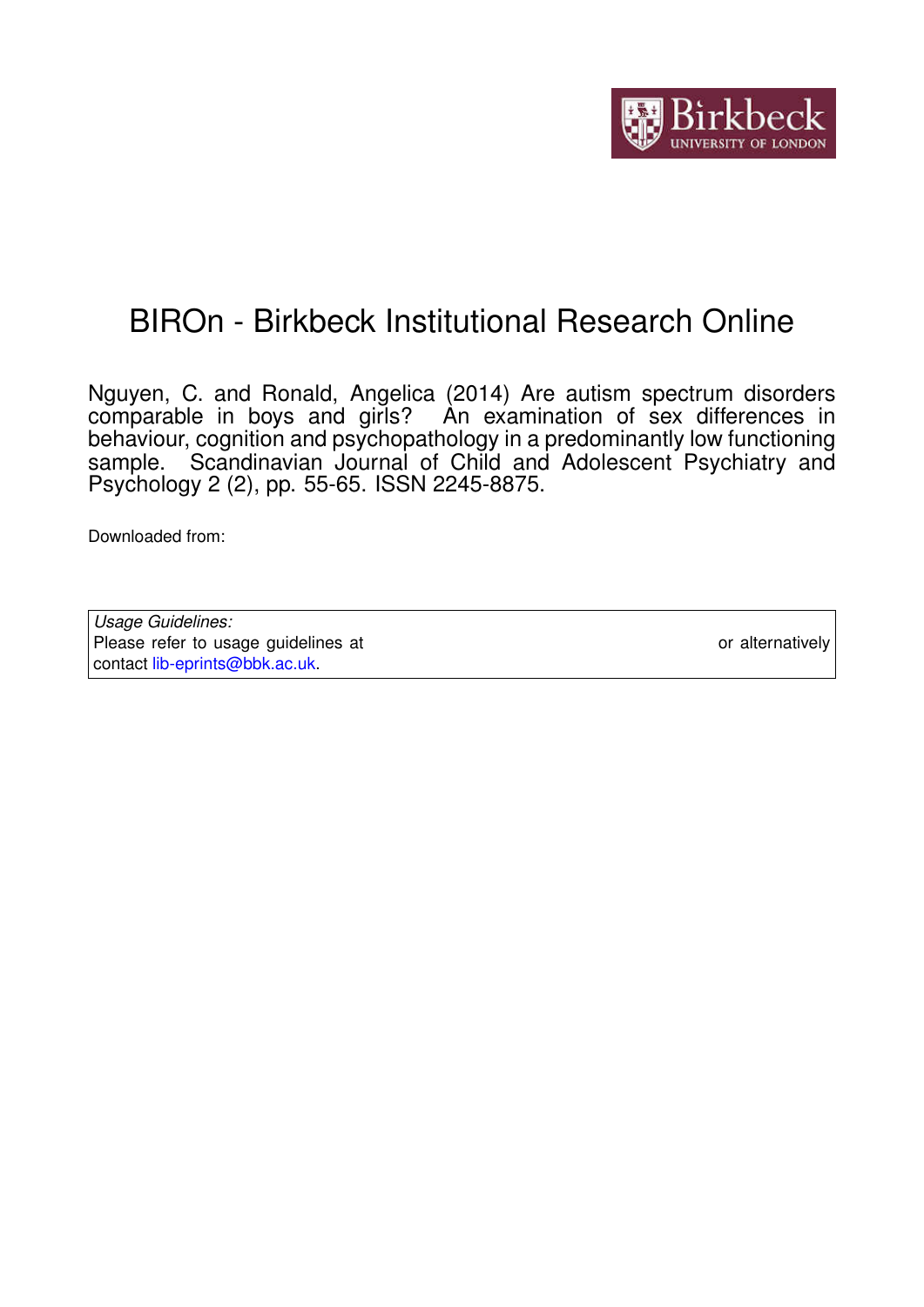Research Article **Open Access Contract Contract Contract Contract Contract Contract Contract Contract Contract Contract Contract Contract Contract Contract Contract Contract Contract Contract Contract Contract Contract C** 



# How do Girls with Low Functioning Autism Compare to Boys with Autism and Typically Developing Girls with regard to Behavior, Cognition, and Psychopathology?

Camilla Nguyen, M.Sc<sup>1</sup>, Angelica Ronald, PhD<sup>2</sup>

<sup>1</sup>University of Hertfordshire, Hatfield, UK <sup>2</sup>Centre for Brain and Cognitive Development, Department of Psychological Sciences, University of London, UK

#### \*Corresponding author: a.ronald@bbk.ac.uk

#### Abstract

Background: The female autism spectrum disorder (ASD) phenotype is currently underresearched. Girls with ASD may differ from boys with ASD, yet few studies have tested this hypothesis, particularly among low functioning individuals. This study compared girls and boys with predominantly low functioning ASD and typically developing girls during middle and late childhood across autism symptoms, cognition, sensory overresponsivity, and co-occurring psychopathology.

**Methods:** Three mental-age–matched groups were compared: girls with ASD ( $N = 27$ ), boys with ASD ( $N = 27$ ), and typically developing girls ( $N = 17$ ). Their ages ranged from 7 to 19 years old. The majority of individuals in the ASD sample had an intelligence quotient of less than 70. Participants were assessed on standard social cognition and attention to detail tasks. Parents completed behavior questionnaires.

Results: Mean levels of autism symptoms were not significantly different for boys and girls with ASD, and they were significantly higher than those of typically developing girls. There were some weak trends for boys with ASD to show more compulsive behavior, inattention/hyperactivity and taste sensory overresponsivity than girls with ASD, but differences were not significant after controlling for multiple comparisons. The Block Design task, assessing attention to detail, showed a significant sex difference, with boys with ASD outperforming both girls with ASD and typically developing girls.

Conclusions: Predominantly low functioning girls with ASD differed from typically developing girls but did not differ from boys with ASD with regard to their levels of autism symptoms, sensory overresponsivity, or co-occurring psychopathology. These data feed into debates about whether ASD assessment tools require sex-specific criteria and to what degree treatment should be tailored to the sex of the individual.

Keywords: autism spectrum disorders, sex differences, low functioning, behavior, cognition.

#### Introduction

#### Females with autism spectrum disorders

Both males and females can develop autism spectrum disorders (ASD). However, ASD are up to five times more common among males as compared with females (1). This relationship between sex and ASD has consistently been reported. As a result, in research, females are often underrepresented as compared with males, and they are rarely studied separately from males. A recent report revealed that only 14.2% of all participants in autism intervention research published in four prominent autism journals between 2009 and 2012

were female (2). For these reasons, our current understanding of ASD is heavily based on the male rather than the female ASD phenotype. Symptoms in females appear to be associated with greater etiologic risk (3,4).

#### Sex differences in core autistic symptoms

Symptoms of ASD include repetitive stereotyped behaviors (RSBs) and social-communicative impairments (5,6). Over the past three decades, researchers have examined differences and similarities between males and females related to the core impairments associated with ASD. Twenty-two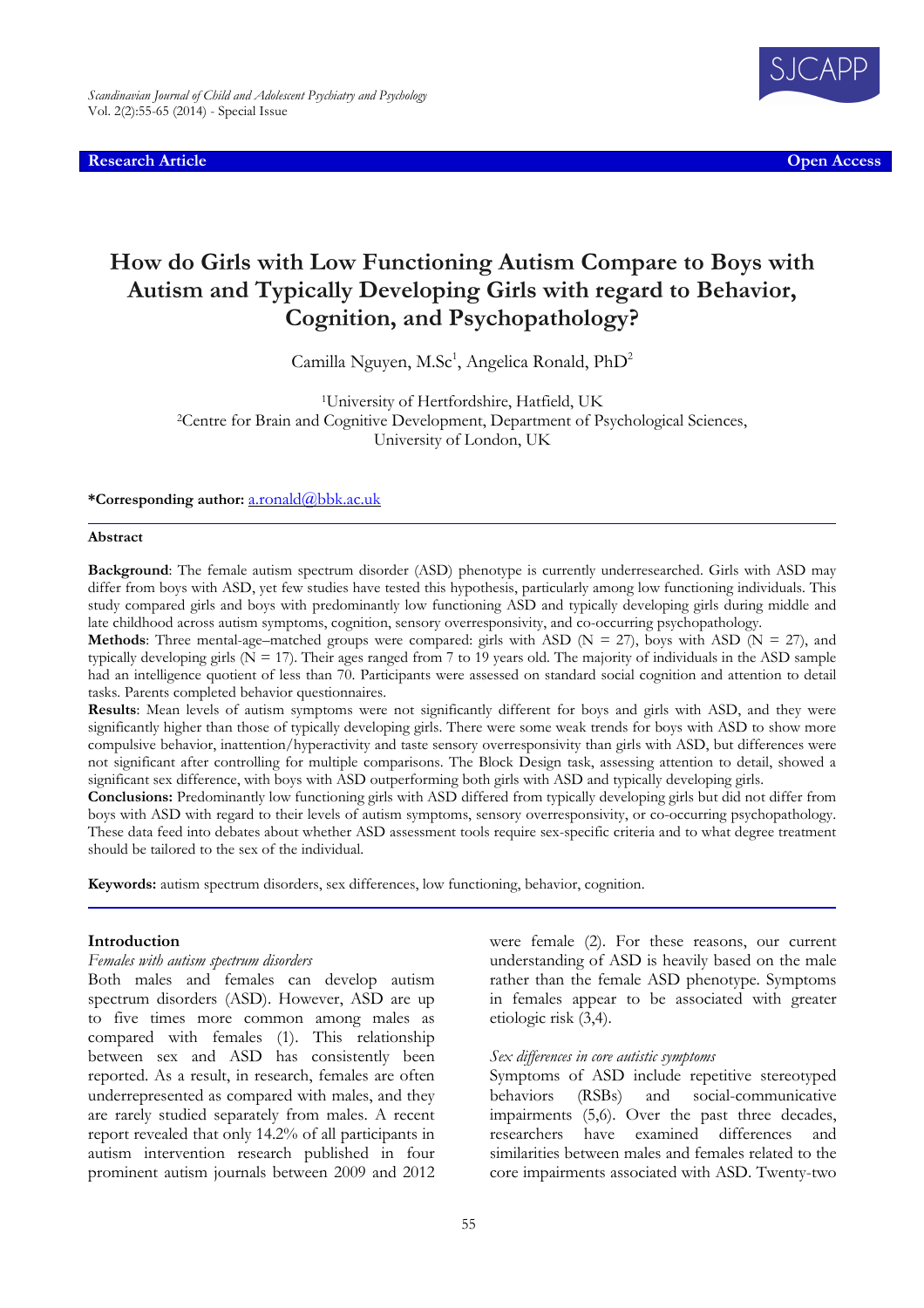research studies of this topic were recently included in a systematic review; meta-analysis revealed sex differences for RSBs but not for socialcommunicative impairments (7). Overall, females with ASD displayed fewer RSBs than males with ASD starting at the age of 6 years. An independent study with the largest sample size to date  $(N =$ 2418) also replicated the finding of fewer restricted interests among females with ASD as compared with males with ASD (8). These differences in the manifestations of RSBs between males and females with ASD may have implications for the diagnosis of ASD (9). Current evidence suggests that, as compared with male, the diagnosis of ASD in females tends to be delayed (10) or missed by clinicians (11).

These findings are mainly based on studies of higher functioning samples with ASD. Only two studies (12,13) in the systematic review by Van Wijngaarden-Cremers and colleagues (7) specifically focused on children with low functioning ASD (i.e., those with an intelligence quotient [IQ] of <70). Neither of these studies compared girls and boys with ASD with regard to their levels of RSBs. Given the heterogeneity of ASD, it is important to investigate whether ASD and RSBs in particular are manifested differently in lower functioning samples. Consistent with the findings from the meta-analysis, Lord and colleagues (14) also reported a sex difference in RSBs among a lower functioning sample (mean non-verbal  $IO = 40.43$ ; aged 3 to 8 years), with girls with ASD  $(N = 91)$  engaging in fewer RSBs than boys with ASD (N = 382). However, this sex difference finding is limited to lower functioning preschoolers and young children with ASD only. Currently, there are no studies addressing whether males and females with low functioning ASD differ with regard to RSBs after they are 8 years old.

# Sex differences in sensory sensitivities and psychopathology in autism samples

Associated autistic features such as sensory sensitivities and psychopathology are also not uncommon among individuals with ASD. Given the high figures of individuals with ASD who experience problems with either sensory sensitivities (95%; 15) or psychopathology (54-70%; 16), there is a growing interest in understanding whether males and females with ASD differ in these areas. As compared with males with ASD, females with ASD demonstrate more problems with internalizing symptoms, including emotional problems and depression (9,17); however, they have equivalent levels of sensory sensitivities (9). These findings are based on children and adolescents between the ages of 3 and 18 years with high functioning ASD. Thus,

these findings may not be generalizable to individuals with low functioning ASD.

# Sex differences in cognition in autism samples

Studies investigating differences in cognition between males and females with ASD remain scarce, and, again, they have only focused on higher functioning individuals. Individuals with ASD often show excellent attention to detail (ATTD; 18,19). More recently, using the Block Design (BD) task to test for ATTD, two independent studies reported male superiority for ATTD. Koyama and colleagues (20) reported that females with high functioning ASD ( $\overline{N}$  = 26; mean age = 8.2 years) performed worse on the BD task than males with high functioning ASD ( $N = 116$ ; mean age = 9.0 years). This finding was also replicated by Bölte and colleagues (21) for a group of high functioning adolescent males ( $N = 35$ ; mean age = 14.0 years) and females ( $N = 21$ ; mean age = 14.3 years) with ASD. However, no sex difference in ATTD was found in an adult group of high functioning males  $(N = 32)$  and females  $(N = 32)$  with ASD on the Embedded Figures Test (22). In terms of social cognition, the research literature suggests that male and female adults with high functioning ASD do not show significant differences with regard to their ability to understand other people's mental states (16,22,23). In sum, these findings suggest that there are sex differences in ATTD but not in social cognition that are observable among adolescents and adults with high functioning ASD.

Although 70% of children with ASD have IQs of less than 70 (24), few studies have attempted to address sex differences among low functioning individuals with ASD. Sex differences found for high functioning individuals with ASD cannot be assumed to be the same as those of lower functioning individuals with ASD as a result of the substantial heterogeneity among individuals with this condition. Furthermore, the existing (yet limited) research literature involving lower functioning children with ASD was conducted more than three decades ago (12-14). Those findings may also not be generalizable to today's children and adolescents with lower functioning ASD as a result of methodologic differences in terms of diagnostic criteria and choice of assessment tools. Lastly, there is a lack of research directly comparing females with and without ASD to understand the unique experience of being a female with ASD. From a developmental perspective, females with ASD go through similar social and behavioral stages as typically developing (TD) females due to the nature of being female (25). As compared with TD females, females with high functioning ASD have equivalent levels of ATTD (21) but significantly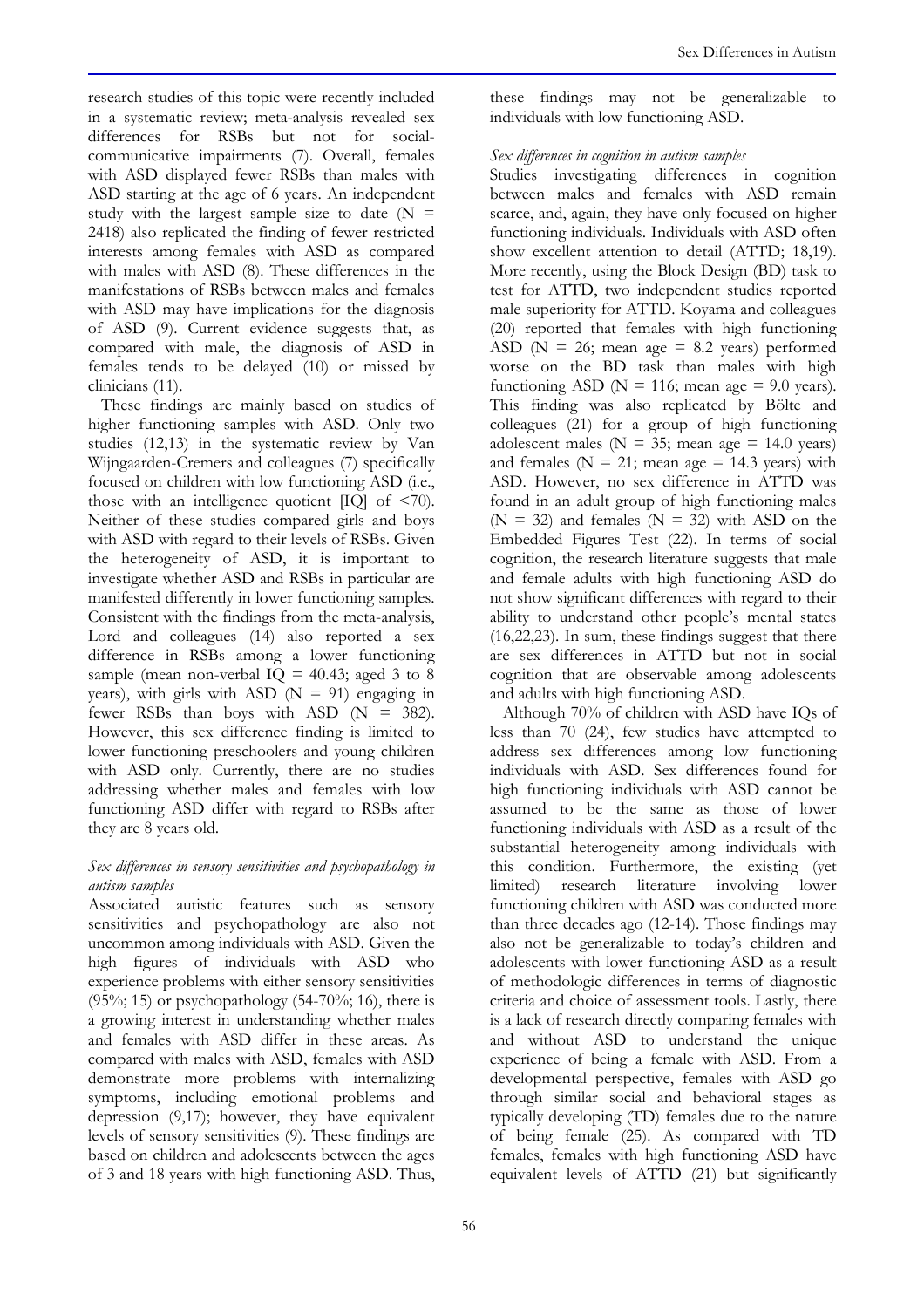greater RSB impairment (11), internalizing problems (17), and social skills deficits (26). To fully capture the uniqueness and implications of being a female with ASD, it is necessary to compare females with ASD directly to TD females and not only to boys with ASD (17,27).

To the best of our knowledge, this is the first study to predominantly focus on lower functioning children and adolescents with ASD and to make comparisons between girls and boys with ASD and TD girls across autism symptoms, cognition, and co-occurring psychopathology, including sensory overresponsivity (SOR). In line with past research, we predicted that girls with ASD would differ from TD girls but not from boys with ASD with regard to social-communicative impairments, sensory problems, and social cognition. Consistent with previous research findings, we hypothesized that girls with ASD would have lower levels of RSB impairment than boys with ASD but higher levels of RSB impairment than TD girls. Furthermore, we also predicted that girls with ASD would have more internalizing problems than boys with ASD and TD girls. Lastly, we predicted that girls with ASD would perform equivalent to TD girls but worse than boys with ASD in the area of ATTD.

#### Methods

#### Participants

Seventy-one children between 7 and 19 years old (M  $= 13.67$  years;  $SD = 2.90$  years; 27 boys with ASD, 27 girls with ASD, and 17 TD girls) took part in this study. Children with ASD were recruited from five registered special educational needs (SEN) schools in London, United Kingdom. Three of the schools catered to children with ASD only, whereas the other two schools catered to children with ASD as well as to those with intellectual disabilities and emotional, behavioral, and physical difficulties. Children attending SEN schools in the United Kingdom each have personalized documented statutory statements specifying their diagnoses and specific educational needs as set out by each child's Local Education Agency (28). Confirmation of participants' ASD diagnoses were sought from SEN schools and parent reports. Schools had to first verify that the child was on the SEN register and then confirm that the child's SEN statement specified a diagnosis of ASD. In addition, parents of children with ASD had to provide full information about the diagnoses of their children, the place and age of diagnosis, and the name of the clinician who made the diagnosis. The TD girls were recruited from a local primary school in London and had no diagnosis of ASD or learning difficulties as confirmed by school and parent reports. Schools

were asked to send out a questionnaire package to parents of the 71 participating children. A total of 63 parent questionnaire packages from parents of 20 girls with ASD, 26 boys with ASD, and 17 TD girls were returned  $(88.7%)$ . An independent t-test showed that differences in chronological age were not present for children with ASD whose parents completed the questionnaire as compared with those whose did not complete the questionnaire  $(t =$ 1.47;  $df = 52$ ;  $p = .15$ ). The University of Birkbeck's Department of Psychological Science and the National Autistic Society's Research Ethics Committee both granted ethical approval for this study. Each family received an incentive of  $f_5$  to complete this study. Written consent from parents was obtained for all participants in this study.

## Measures

The administration of assessments was conducted by one researcher (CN) who had been trained in Applied Behavior Analysis (ABA) and who had 3 years of experience working with children with ASD.

IQ assessment. Depending on their age, participants were administered either the Wechsler Intelligence Scale for Children-Revised (WISC-R; 29) or the Wechsler Abbreviated Scale of Intelligence (WASI; 30).

Core and associated autistic features. The Social Communication Questionnaire (SCQ; 31), the Repetitive Behavior Scale-Revised (RBS-R; 32), the Sensory Over-Responsivity Inventory (SensOR Inventory; 33) and the Strengths and Difficulties Questionnaire (SDQ; 34) were employed. These instruments were selected because they have excellent psychometric properties for quantifying core and associated autistic features and because they had been previously employed for similar age and participant groups.

Theory of mind. Participants who demonstrated a mental age of 4 years or more were asked to perform the Sally-Ann false belief task (35). Participants with mental ages of less than 4 years were given spontaneous play (36,37) and joint attention tasks (38), because these are more suitable for lower functioning children and adolescents with ASD. Specific instructions and scoring information for these tasks are described in Appendix A.

Attention to detail. Each participant was given a version of either the WISC-R (29) or the WASI's (30) BD task.

# Procedures

Each participant was tested individually in a quiet room at the participant's school and accompanied by a school staff member. Testing was done over one to two sessions and was limited to a maximum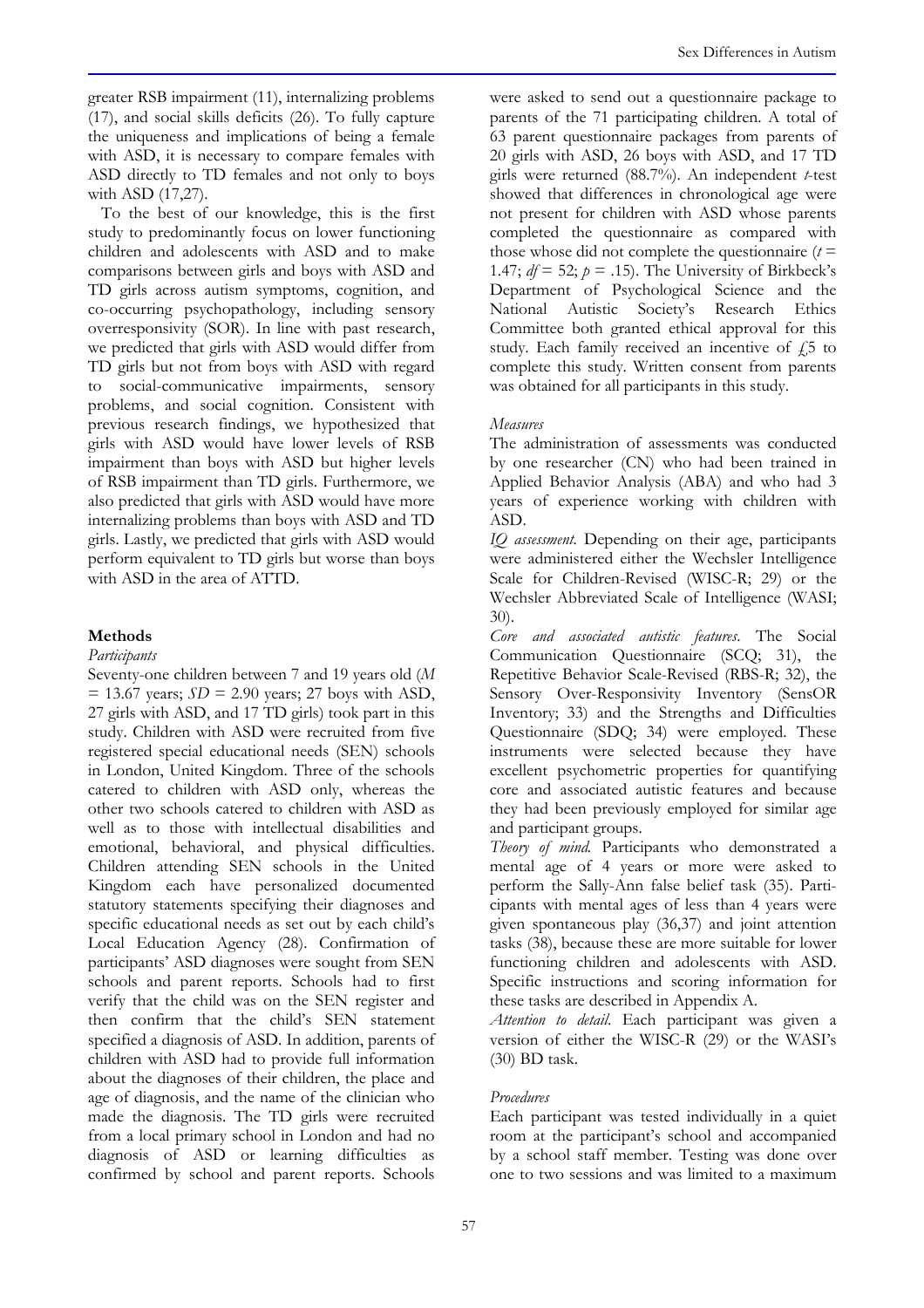of 40 minutes per session. The total testing time varied between 20 minutes and 1 hour and 20 minutes, depending on the participant's abilities. The testing was performed in this order: IQ assessment, including the BD, followed by either spontaneous play and joint attention or the Sally-Ann false belief task, depending on the participant's mental age. Parents completed the questionnaires in their own time.

#### Statistical analysis

If data were missing for more than half of the items on a scale, then the total score was coded as missing and excluded from the analysis.

The Kolmogorov-Smirnov tests revealed that the SCQ, RBS-R, SensOR Inventory, and SDQ scales were not normally distributed (all  $p$  values were <.05). As such, univariate nonparametric Kruskal-Wallis tests (rather than multivariate analyses of variance) were conducted to compare the raw scores of the three groups (girls with ASD, boys with ASD, and TD girls) for the SCQ, RBS-R, SensOR Inventory, and SDQ scales. As a result of the increased risk of family-wise error in multiple comparisons, adjusted p-values using the Bonferroni correction were applied to the number of tests within a scale. Significant findings were followed up with Mann-Whitney post hoc tests to examine two specific planned contrasts on the SCQ, RBS-R, SensOR Inventory and SDQ scales: 1) girls with ASD versus boys with ASD; and 2) girls with ASD versus TD girls. A second Bonferroni correction was applied to the two planned contrasts to control for type 1 errors across all tests within each scale.

A one-way analysis of variance was conducted to examine children's performance on the BD test. Significant findings were followed up with the Tukey honest significant difference post-hoc test. The Sally-Ann false belief task was recorded as either "Passing" or "Not passing" for the children in the three groups. A 2\*3 Pearson's chi-squared test with an exact significance test was employed, because three cells had an expected count of less than 5. Independent t-tests were conducted to compare girls and boys with ASD with regard to joint attention and spontaneous play measures. A Bonferroni correction was employed within each measure.

## Results

Table 1 lists participant descriptives. We obtained full IQ scores from 17 girls and 17 boys with ASD, and their results did not demonstrate any significant differences  $(t[32] = -1.69; p = .10; r = 0.08)$ . We found that 71% of the children with ASD were low functioning  $(IQ \ of \ <70)$  and that the high functioning individuals (IO of  $\geq$ 70) had IO scores between 70 and 100. There was no significant difference in IQ distribution (i.e., low vs. high) between girls and boys with ASD ( $\chi$ 2 [1, N = 34] = 2.27;  $p = .13$ ). The 17 girls and 17 boys with ASD from whom we obtained full IQ scores were matched for mean mental age with 17 TD girls. Mental age was cal-culated by using the formula method  $(IQ = Mental age/Chronological age)$  (39), because participants' IQs and chronological ages were already known to the researchers. Although the TD girls had lower chronological ages than the participants with ASD, no significant difference was found for mean mental age across the three groups  $(H[2] = 0.47; p = .80).$ 

As a result of their noncompliance, minimal verbal, or nonverbal communication, 10 girls and 10 boys with ASD were classified as untested on the WISC-R or WASI. These participants were suspected of having IQs of less than 45. They were still included in the study because the aim was to examine differences and similarities across the three groups with regard to core and associated autistic features and thinking styles in children and adolescents with and without ASD, irrespective of IQ performance and language level. An independent t-test showed that the chronological ages of the children for which IQ could not be measured was significantly higher than those of other children from whom IQ could be obtained  $(t = 3.39; df =$ 69;  $p = .001$ ).

| <b>TABLE 1. Participant characteristics</b> |                              |                             |                        |  |  |  |
|---------------------------------------------|------------------------------|-----------------------------|------------------------|--|--|--|
|                                             | Girls with ASD<br>$(N = 17)$ | Boys with ASD<br>$(N = 17)$ | TD girls<br>$(N = 17)$ |  |  |  |
| Chronological Age*                          |                              |                             |                        |  |  |  |
| Mean (SD)                                   | 15.07 (2.70)                 | 14.21 (2.25)                | 10.30(.64)             |  |  |  |
| Range                                       | 7.20-18.90                   | 7.70-19.10                  | 9.10-11.70             |  |  |  |
| Full IQ                                     |                              |                             |                        |  |  |  |
| Mean (SD)                                   | 63.00 (8.10)                 | 68.88 (11.85)               | 91.88 (11.60)          |  |  |  |
| Proportion low IQ (<70)                     | 82.40%                       | 58.80%                      | 0%                     |  |  |  |
| Proportion high IQ (≥70)                    | 17.60%                       | 41.20%                      | 100%                   |  |  |  |
| <b>Mental Age</b>                           |                              |                             |                        |  |  |  |
| Median                                      | 9.44                         | 9.83                        | 9.39                   |  |  |  |
| Range                                       | 4.26-13.05                   | 5.27-12.98                  | 8.43-11.52             |  |  |  |

ASD, Autism spectrum disorder; TD, typically developing. \*Chronological age data available for N = 71 (27 girls with ASD, 27 boys with ASD, 17 TD girls).

Table 2 presents the mean differences between groups on the SCQ, RBS-R, SensOR Inventory, and SDQ scales. Separate Kruskal Wallis tests showed a significant main effect of group on all four SCQ subscales  $(H(2) = 32.78-37.30,$  all  $ps < .001$ , after employing Bonferroni adjusted p-level of .012), on all six subscales of RBS-R  $(H(2) = 12.54-31.60,$  all  $ps < .001$ , after employing Bonferroni adjusted plevel of .008), on total, tactile, visual, taste and auditory SOR  $(H(2) = 10.39-19.21,$  all  $ps < 0.006$ )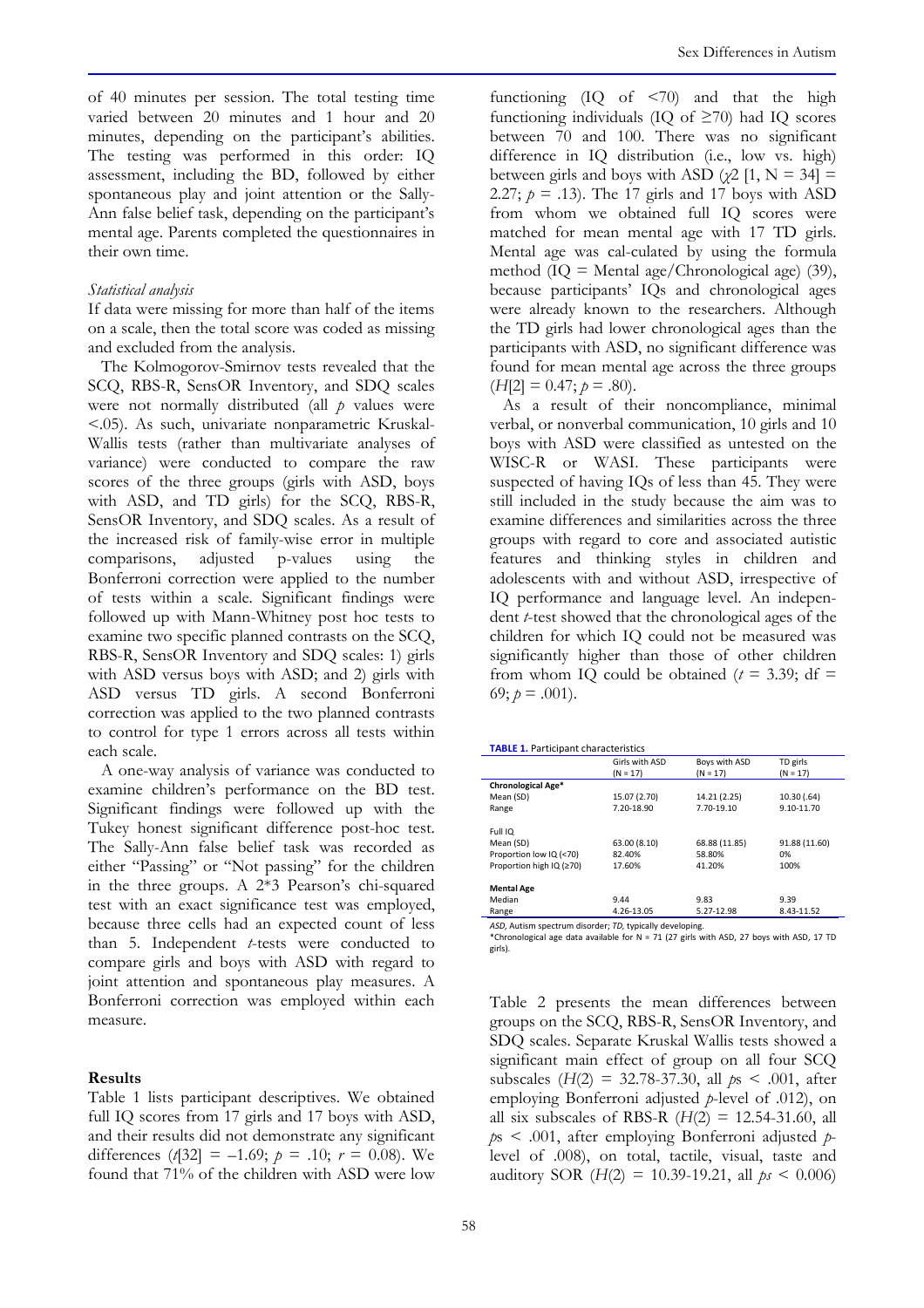but not for smell SOR ( $H(2) = 1.27$ ,  $p = .53$ ) or movement SOR  $(H(2) = 7.81, p = .02)$ , after Bonferroni correction (.0071), and on all six SDQ scales  $(H(2) = 11.07-32.42,$  all  $ps < .001$ , after Bonferroni correction (.008).

| TABLE 2. Descriptive statistics and Mann-Whitney tests of parent-reported Social Communication Questionnaire, Repetitive Behavior Scale-Revised, |
|--------------------------------------------------------------------------------------------------------------------------------------------------|
| Strengths and Difficulties Questionnaire, and the Sensory Over-Responsivity Inventory scales by group                                            |

| Scale                         | ASD Girls              | <b>ASD Boys</b>         | <b>TD Girls</b>        | <b>Statistics<sup>a</sup></b> |        | ES <sup>b</sup>          | Statistics <sup>c</sup> |            | ES <sup>d</sup>          |  |
|-------------------------------|------------------------|-------------------------|------------------------|-------------------------------|--------|--------------------------|-------------------------|------------|--------------------------|--|
|                               | $(N=20)$               | $(N=26)$                | $(N=17)$               |                               |        |                          |                         |            |                          |  |
|                               |                        |                         |                        |                               |        |                          |                         |            |                          |  |
|                               | Median                 | Median                  | Median                 | U                             | р      | r                        | U                       | р          | r                        |  |
|                               | (range)                | (range)                 | (range)                |                               |        |                          |                         |            |                          |  |
| <b>Social Communication</b>   |                        |                         |                        |                               |        |                          |                         |            |                          |  |
| Questionnaire                 |                        |                         |                        |                               |        |                          |                         |            |                          |  |
| Total                         | 29.00                  | 29.00                   | 4.00                   | 259.50                        | .99    | $-.001$                  | 0                       | $< .001*$  | $-85$                    |  |
|                               | $(16.00 - 34.00)$      | $(16-36.00)$            | $(0-7.00)$             |                               |        |                          |                         |            |                          |  |
| Social interaction            | 12.00                  | 12.00                   | 0                      | 323.50                        | .54    | $-.09$                   | 0                       | $< .001*$  | $-86$                    |  |
|                               | $(4.00 - 15.00)$       | $(6.00-15.00)$          | $(0-3.00)$             |                               |        |                          |                         |            |                          |  |
| Communication                 | 8.50                   | 8.50                    | 1.00                   | 240.50                        | .66    | $-0.06$                  | 0                       | $< .001*$  | $-86$                    |  |
|                               | $(4.00-12.00)$         | $(5.00-13.00)$          | $(0-3.00)$             |                               |        |                          |                         |            |                          |  |
| Repetitive stereotyped        | 5.50                   | 6.00                    | 0                      | 241.50                        | .68    | $-.06$                   | 17.00                   | $< .001*$  | $-78$                    |  |
| behaviors                     | $(1.00 - 8.00)$        | $(3.00 - 6.00)$         | $(0-4.00)$             |                               |        |                          |                         |            |                          |  |
| <b>Repetitive Behavior</b>    |                        |                         |                        |                               |        |                          |                         |            |                          |  |
| <b>Scale-Revised</b>          |                        |                         |                        |                               |        |                          |                         |            |                          |  |
| Total                         | 22.50                  | 31.50                   | 1.00                   | 207.50                        | .24    | $-.17$                   | 11.50                   | $0.001**$  | $-0.80$                  |  |
|                               | $(7.00 - 67.009$       | $(2.00 - 87.00)$        | $(0-16.00)$            |                               |        |                          |                         |            |                          |  |
| Stereotypic                   | 4.00                   | 7.50                    | 0                      | 187.00                        | .10    | $-24$                    | 48.50                   | $0.001**$  | $-64$                    |  |
|                               | $(0-18.00)$            | $(0-24.00)$             | $(0-6.00)$             |                               |        |                          |                         |            |                          |  |
| Self-injurious                | 5.00                   | 1.50                    | 0                      | 216.40                        | .33    | $-14$                    | 59.00                   | $0.001**$  | $-58$                    |  |
|                               | $(0-18.00)$            | $(0-11.00)$             | $(0-2.00)$             |                               |        |                          |                         |            |                          |  |
| Compulsive behavior           | 2.50                   | 4.00                    | 0                      | 161.50                        | .03    | $-32$                    | 112.00                  | $< .001**$ | $-31$                    |  |
|                               | $(0-15.00)$            | $(0-14.00)$             | $(0-5.00)$             |                               |        |                          |                         |            |                          |  |
| Ritualistic/sameness          | 7.50                   | 12.50                   | 0                      | 228.00                        | .48    | $-.10$                   | 26.50                   | $< 0.01**$ | $-73$                    |  |
|                               | $(0-30.00)$            | $(0-32.00)$             | $(0-8.00)$             |                               |        |                          |                         |            |                          |  |
| <b>Restricted interests</b>   | 2.00                   | 3.00                    | 0                      | 207.50                        | .24    | $-.17$                   | 29.50                   | $< 0.01**$ | $-76$                    |  |
|                               | $(0-7.00)$             | $(0-9.00)$              | $(0-1.00)$             |                               |        |                          |                         |            |                          |  |
| <b>Strengths and</b>          |                        |                         |                        |                               |        |                          |                         |            |                          |  |
| <b>Difficulties</b>           |                        |                         |                        |                               |        |                          |                         |            |                          |  |
| Questionnaire                 |                        |                         |                        |                               |        |                          |                         |            |                          |  |
|                               | 17.00                  | 21                      | 6.00                   | 194.50                        | .15    | $-21$                    | 6.00                    | $0.001**$  | $-82$                    |  |
| Total problem                 | $(9.00 - 29.00)$       | $(6.00 - 32.00)$        |                        |                               |        |                          |                         |            |                          |  |
|                               | 4.00                   | 5.00                    | $(1.00-13.00)$<br>2.00 | 231.00                        | .52    | $-.10$                   | 72.00                   | $.002**$   | $-50$                    |  |
| <b>Emotional symptoms</b>     |                        |                         |                        |                               |        |                          |                         |            |                          |  |
|                               | $(2.00-9.00)$          | $(0-10.00)$             | $(0-5.00)$<br>0        |                               |        | $-.16$                   | 79.00                   | $.004**$   |                          |  |
| Conduct problems              | 1.50<br>$(0-7.00)$     | 2.00                    | $(0-2.00)$             | 212.50                        | .29    |                          |                         |            | $-47$                    |  |
|                               |                        | $(0-8.00)$              |                        | 159.00                        | .02    | $-.33$                   | 54.50                   | $0.001**$  | $-59$                    |  |
| Hyperactivity/inattenti<br>on | 5.00                   | 7.50                    | 2.00                   |                               |        |                          |                         |            |                          |  |
|                               | $(1.00-10.00)$         | $(2.00-10.00)$          | $(0-7.00)$             |                               |        | $-0.08$                  | 11.00                   | $0.001**$  | $-80$                    |  |
| Peer problems                 | 6.00                   | 6.00                    | 1.00                   | 234.50                        | .57    |                          |                         |            |                          |  |
| Prosocial behavior            | $(2.00-10.00)$<br>3.50 | $(2.00 - 8.00)$<br>4.50 | $(0-5.00)$<br>9.00     | 222.50                        | .40    | $-.12$                   | 44.00                   | $< 0.01**$ | $-64$                    |  |
|                               | $(0-10.00)$            | $(2.00-10.00)$          | $(2.00-10.00)$         |                               |        |                          |                         |            |                          |  |
|                               |                        |                         |                        |                               |        |                          |                         |            |                          |  |
| Sensory Over-                 |                        |                         |                        |                               |        |                          |                         |            |                          |  |
| <b>Responsivity</b>           |                        |                         |                        |                               |        |                          |                         |            |                          |  |
| Inventory<br>Total            | 9.50                   | 15.00                   | 3.00                   | 221.00                        | .39    | $-.13$                   | 47.50                   | $.001***$  |                          |  |
|                               | $(1.00 - 42.00)$       | $(0-55.00)$             | $(0-10.00)$            |                               |        |                          |                         |            | $-.62$                   |  |
|                               |                        |                         |                        |                               |        | $-11$                    | 63.00                   | $.001***$  |                          |  |
| Tactile                       | 4.50                   | 6.00<br>$(0-27.00)$     | 2.00<br>$(0-6.00)$     | 226.50                        | .46    |                          |                         |            | - 54                     |  |
| Visual                        | $(0-18.00)$            |                         |                        | 188.00                        | .09    | $-.25$                   | 132.00                  | .16        | $-.23$                   |  |
|                               | $(0-3.00)$             | 1.50<br>$(0-4.00)$      | $(0-1.00)$             |                               |        |                          |                         |            |                          |  |
| Smell                         | $\mathbf 0$            | 0                       | 0                      |                               | $\sim$ | $\overline{\phantom{a}}$ |                         |            | $\overline{\phantom{a}}$ |  |
|                               | $(0-3.00)$             | $(0-5.00)$              | $(0-2.00)$             |                               |        |                          |                         |            |                          |  |
| Taste                         | 1.00                   | 3.00                    | 0                      | 146.00                        | .01    | $-.38$                   | 103.50                  | 0.27       | $-36$                    |  |
|                               | $(0-4.00)$             | $(0-9.00)$              | $(0-1.00)$             |                               |        |                          |                         |            |                          |  |
| Auditory                      | 3.00                   | 3.00                    | 0                      | 238.50                        | .63    | $-.07$                   | 60.00                   | $< .001**$ | $-57$                    |  |
|                               | $(0-18.00)$            | $(0-18.00)$             | $(0-2.00)$             |                               |        |                          |                         |            |                          |  |
| Movement                      | .50                    | .50                     | 0                      |                               |        | $\overline{\phantom{a}}$ |                         |            | $\overline{\phantom{a}}$ |  |
|                               | $(0-5.00)$             | $(0-6.00)$              | $(0-2.00)$             |                               |        |                          |                         |            |                          |  |
|                               |                        |                         |                        |                               |        |                          |                         |            |                          |  |

ASD, Autism spectrum disorder;  $r =$  Pearson's r coefficient (small  $r = .10$ ,; medium  $r = .3$ ; large  $r = .5$ ); TD, typically developing

<sup>a</sup>Mann-Whitney U test between girls with ASD and boys with ASD

<sup>b</sup>Calculation of effect size between girls with ASD and boys with ASD on Mann-Whitney U test

<sup>c</sup>Mann-Whitney U test between girls with ASD and TD girls

<sup>d</sup>Calculation of effect size between girls with ASD and TD girls on Mann-Whitney U test

\*Significant at the Bonferroni-adjusted level of .006

\*\*Significant at the Bonferroni-adjusted level of .004

\*\*\*Significant at the Bonferroni-adjusted level of .0036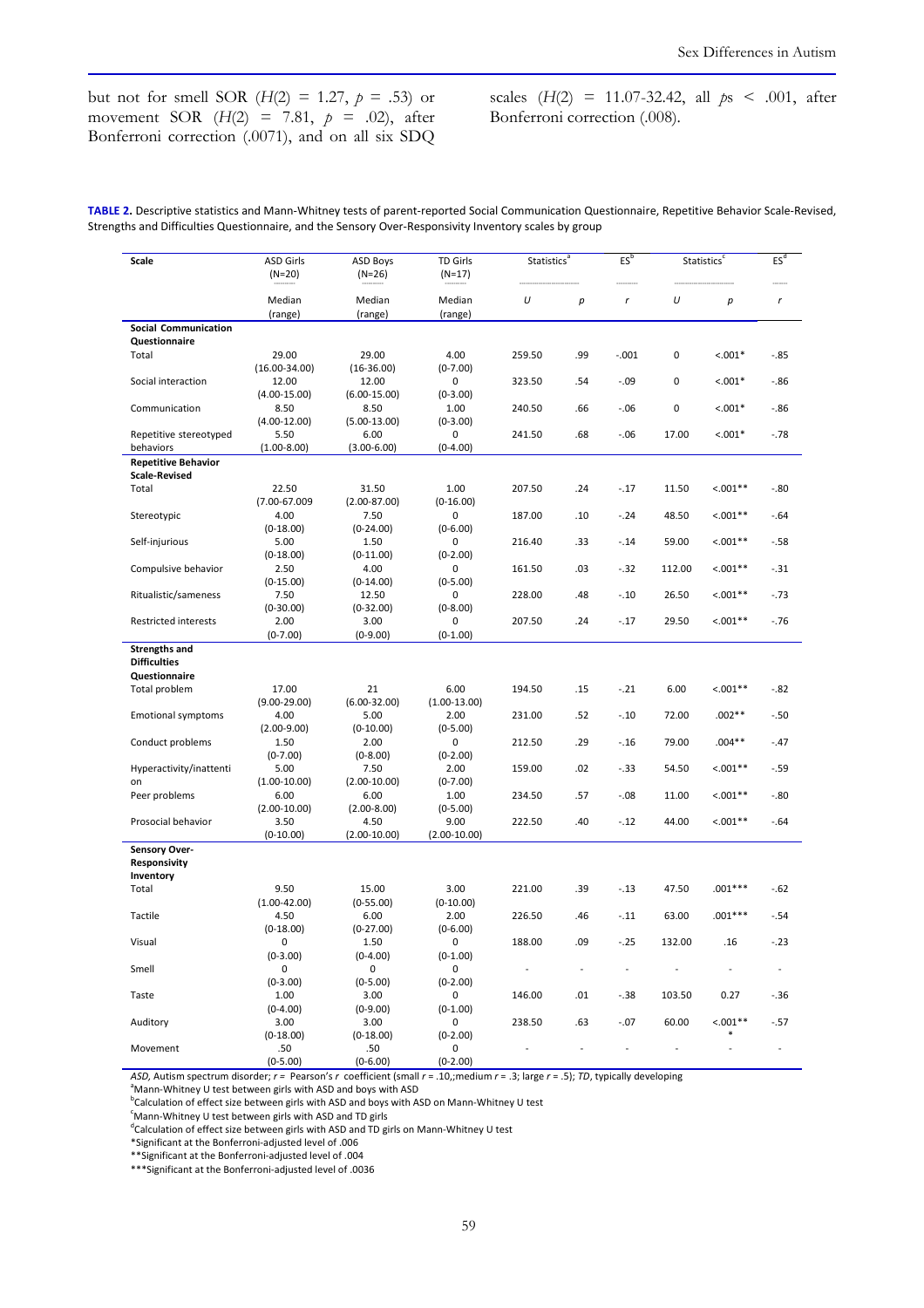Follow-up Mann-Whitney tests on the SCQ results using an adjusted  $p$  value of  $\leq$  006 showed that girls with ASD were not significantly different from boys with ASD (all  $p$  values were  $> 0.006$ ). Girls with ASD also had significantly greater autistic impairment as compared with TD girls (all  $p$  values were <.001) on all subscales.

Follow-up Mann-Whitney tests on the RBS-R results showed no significant differences between boys and girls with ASD on any of the subscales, although there was a trend for boys with ASD to show more compulsive behavior ( $p = .03$ ) than girls with ASD, but the difference was not significant after a second Bonferroni-adjusted  $p$  value of .004. As expected, girls with ASD had significantly more repetitive, restricted, and stereotyped behaviors than TD girls (all  $p$  values were  $\leq 0.001$ ).

Follow-up Mann-Whitney tests on the SensOR Inventory results showed that boys and girls with ASD did not differ on any subscales when using a second adjusted  $p$  value of .0036. However, there was a trend for boys having greater symptoms of SOR on the taste scale than girls with ASD ( $p =$ .01). Girls with ASD showed greater symptoms of SOR than TD girls on the total, tactile, and auditory scales ( $p = .001$ ) but not on other SOR subscales. Table 3 shows that more than three fourths of both girls and boys with ASD reached the clinical criteria for SOR as compared with only 1 of the 17 TD girls. The relationship between the type of group and the tendency toward SOR was significant  $(\gamma 2)$  $[2, N = 63] = 26.87; p < .001$ .

Follow-up Mann-Whitney tests on the SDQ results showed a trend toward boys with ASD having greater levels of hyperactivity and inattention than girls with ASD ( $p = .02$ ). However, this trend, along with other adaption and psychopathology problems, did not reach significance with the new adjusted  $p$  value of .004. Girls with ASD showed fewer prosocial behaviors ( $p \leq .001$ ) and greater adaption and psychopathology problems (all p values were <.004) as compared with TD girls. Table 3 shows that none of the TD girls scored within the abnormal range for psychopathology. On the contrary, nearly three quarters of the boys with ASD (73.1%) and more than half of the girls with ASD (53.0%) scored within the clinical criteria for abnormal psychopathology. The relationship between the type of group and adaption and psychopathology was significant ( $\chi$ 2 [2, N = 63] = 37.84;  $p < .001$ ).

The majority of TD girls passed the Sally-Ann test  $(94.10\%)$ , followed by boys with ASD  $(82.40\%)$  and girls with ASD (64.70%). However, no significant differences were found between the groups with regard to passing the Sally-Ann false belief test  $(\gamma 2)$  $[2, N = 51] = 4.73$ ; exact  $p = .12$ ).

| <b>TABLE 3.</b> Proportion of sample falling above cutoffs on the sensory over- |  |  |  |  |  |  |  |  |  |
|---------------------------------------------------------------------------------|--|--|--|--|--|--|--|--|--|
| responsivity and adaption and psychopathology scales*                           |  |  |  |  |  |  |  |  |  |

|                    | . .              | . .<br>$\tilde{\phantom{a}}$ |                 |
|--------------------|------------------|------------------------------|-----------------|
|                    | <b>ASD Girls</b> | <b>ASD Boys</b>              | <b>TD Girls</b> |
|                    | $(N = 20)$       | $(N = 26)$                   | $(N = 17)$      |
|                    | -----            | -----                        | -----           |
|                    | N (%)            | N (%)                        | N (%)           |
| SensOR             |                  |                              |                 |
| Inventory          |                  |                              |                 |
| <b>Present SOR</b> | 16 (80.0)        | 20(76.9)                     | 1(5.9)          |
| Absent SOR         | 4(20.0)          | 6(23.1)                      | 16 (94.1)       |
| SDQ                |                  |                              |                 |
| Normal             | 4(20.0)          | 4(15.4)                      | 17 (100.0)      |
| Borderline         | 5(25.0)          | 3(11.5)                      | ۰               |
| Abnormal           | 11 (55.0)        | 19 (73.1)                    | ٠               |
|                    |                  |                              |                 |

ASD, Autism spectrum disorder; SDQ, Strengths and Difficulties Questionnaire; SensOR Inventory, Sensory Over-Responsivity Inventory; SOR, sensory over responsivity; TD, typically developing.

\*The cutoff point for SOR was the presence of four or more tactile or auditory items on the SensOR Inventory (see ref. 33). Scores on the SDQ were used to divide the participants into normal (0 to 13), borderline (14 to 16), and abnormal (17 to 40) categories (see ref. 34).

Joint attention and spontaneous play were assessed in 20 children with ASD (10 boys and 10 girls) who had mental ages of less than four years. Joint attention data for one participant (one girl) and spontaneous play data for two participants (one boy and one girl) were excluded from further analyses in response to noncompliance during testing. As shown in Table 4, separate independent *t*-tests involving an adjusted *p*-value of .017 demonstrated no differences between girls and boys with ASD in terms of engagement in eye contact in the blocking, teasing, and joint attention categories. Further separate independent *t*-tests for spontaneous play also indicated that girls and boys with ASD did not differ from each other in the production of functional, ordering, sensorimotor, pretend, ambiguous play, and no play categories after Bonferroni correction (.008).

TABLE 4. Mean scores, standard deviations, and inferential statistics for joint attention and spontaneous play by group\*

| Measure                          | <b>ASD Girls</b><br>$(N = 9)$ | <b>ASD Boys</b><br>$(N = 10)$ | <b>Statistics</b><br>--------------- |     | Effect<br>Size |  |
|----------------------------------|-------------------------------|-------------------------------|--------------------------------------|-----|----------------|--|
|                                  | M (SD)                        | M (SD)                        | t                                    | р   | r              |  |
| <b>Joint Attention</b>           |                               |                               |                                      |     |                |  |
| <b>Blocking</b>                  | 1.88(1.36)                    | 2.20(1.14)                    | $-.54$                               | .60 | .15            |  |
| <b>Teasing</b>                   | 2.33(1.00)                    | 2.40(1.17)                    | $-.13$                               | .90 | .03            |  |
| Active toy                       | 2.67(1.00)                    | 3.00(0.94)                    | $-.75$                               | .47 | .18            |  |
| Spontaneous<br>Plav <sup>+</sup> |                               |                               |                                      |     |                |  |
| Functional                       | 2.67(3.16)                    | 2.00(2.24)                    | $-.52$                               | .61 | .13            |  |
| Ordering                         | 0.61(0.60)                    | 1.00(0.79)                    | $-1.18$                              | .26 | .28            |  |
| Sensorimotor                     | 11.33 (5.31)                  | 13.44 (5.17)                  | $-.83$                               | .42 | .20            |  |
| Pretend                          | 0.89(1.00)                    | 1.00(1.25)                    | $-.16$                               | .88 | .04            |  |
| Ambiguous                        | 1.39(.50)                     | 1.24(0.56)                    | 1.96                                 | .07 | .44            |  |
| No play                          | 3.11(4.34)                    | 1.94 (4.44)                   | .56                                  | .58 | .14            |  |

ASD, Autism spectrum disorder; M, mean,  $r =$  Pearson's  $r$  coefficient; SD, standard deviation.

\*Maximum score for blocking, teasing, and active toy was four respectively. On spontaneous play, maximum score for each category of play was 20 with high scores indicating better social cognition performance.

†Spontaneous play data were available for 9 girls with ASD and 9 boys with ASD.

Figure 1 shows the mean scores by group for the BD task. A one-way independent ANOVA showed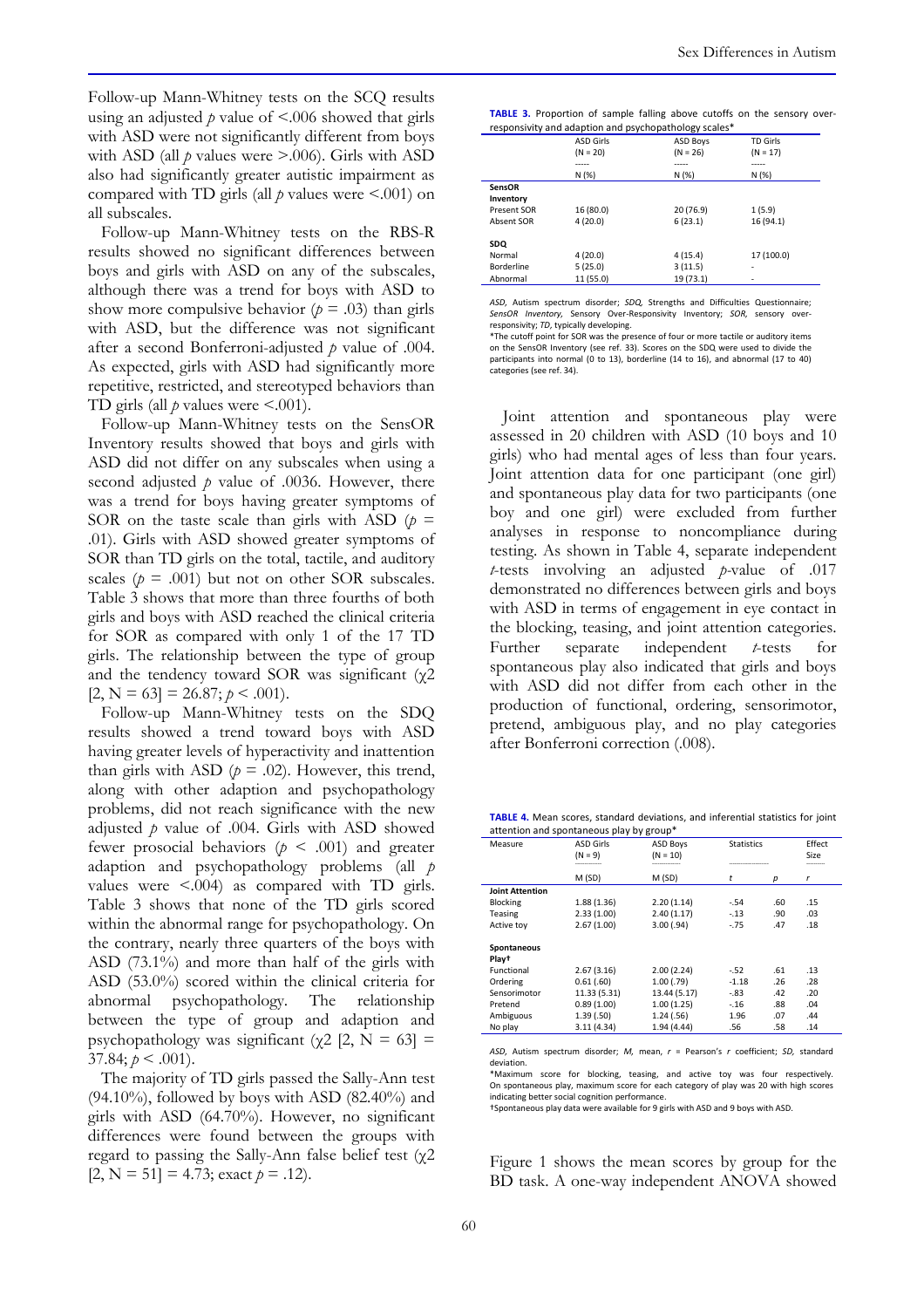that there was a significant main effect of group on the BD task  $(F[2, 48] = 5.52; p = .007; r = .43)$ . Further analysis involving the Tukey honest significant difference post-hoc test showed that boys with ASD performed significantly better on the BD task than girls with ASD ( $p < .05$ ), whereas girls with ASD and TD girls did not differ with regard to the performance of this task ( $p > .05$ ).



FIGURE 1. Error bar chart of the mean scaled scores on the Block Design by group. Equal sample size in each of the three groups (N  $=17$ ).

#### **Discussion**

The existing research on sex differences in ASD has reported subtle differences across behavioral symptoms and cognitive domains. In the present study, we examined the female ASD phenotype by comparing girls and boys with predominantly low functioning ASD during childhood and adolescence to TD girls. In addition to noting a sex difference with regard to ATTD among individuals with ASD, our findings indicated that girls with predominantly low functioning ASD were similar to boys with predominantly low functioning ASD and that they were, as expected, significantly different from TD girls.

The similarities between girls and boys with ASD with regard to RSBs are surprising considering that a body of research suggests that females with ASD show fewer impairments in RSBs than do boys with ASD (7-9,14). Although a similar sex difference trend in compulsive behavior emerged in the present study  $(p = .03)$ , the difference did not become significant after multiple testing become significant after multiple testing comparisons. Although the current study focused predominantly on a lower functioning sample, the research evidence from a prior meta-analysis (7) was based on studies of higher functioning samples with ASD only. Taking into account of the heterogeneity of individuals with ASD, different patterns of RSB

between males and females with ASD may be more observable in the high functioning ASD population. It might be the case that higher functioning females with ASD have managed to develop skills to camouflage their behavioral impairments (40). Lower functioning females with ASD, on the other hand, may lack the capacity to develop such skills. Among younger children with low functioning ASD, Lord and colleagues (14) reported more RSBs among boys than girls. Unlike in the present study, those researchers recruited a larger sample size with a very narrow age range; they used direct obser vation rather than parent reports, and they did not control for multiple testing comparisons. Thus, sampling and methodologic differences between current study and that of Lord a and colleagues may be responsible for the inconsistent findings involving lower functioning individuals with ASD. Overall, our findings support the notion that lower functioning boys and girls with ASD have similar presentations of the core symptoms of ASD (12,13,17,41,42). ing females with ASD, on the other<br>the capacity to develop such skills.<br>er children with low functioning<br>colleagues (14) reported more RSBs<br>an girls. Unlike in the present study,<br>rs recruited a larger sample size with<br>age

Furthermore, there were no differences between girls and boys with ASD in terms of SOR aside from boys with ASD showing slightly more taste SOR as compared with girls with ASD. Thus, the present study did not replicate the findings of Lai and colleagues (16), who reported fewer sensory issues among high functioning male adults as compared with female adults. One possible reason could be that those researchers used the Autism Diagnostic Interview-Revised (43), which is not specifically designed to detect sensory issues. Alternatively, sex differences in SOR may exist in higher functioning adults but not in predominantly lower functioning children with ASD. Our findings indicated that up to 80% of girls and boys with Diagnostic Interview-Revised (43), which is not specifically designed to detect sensory issues.<br>Alternatively, sex differences in SOR may exist in higher functioning adults but not in predominantly lower functioning childr frequency of both boys and girls with ASD being affected by SOR; this was reported both in the present study and previous studies (15,44).

Like SOR, psychopathology was also common. In the present study, a high percentage of both boys (73.1%) and girls (55.0%) with ASD met the criteria for abnormal psychopathology. Nonetheless, our findings suggested that psychopathology was equally represented in girls and boys with ASD, except for a trend ( $p = .02$ ) towards boys with ASD displaying higher levels of hyperactivity and inattention as compared with girls with ASD. Our sex trend mirrors previous teacher-reported (9) and parent reported (45) findings for higher functioning children and adolescents with ASD, which indicated that hyperactivity and inattention were more often present in the male phenotype rather than the female phenotype. It is also notable that twin studies have reported a higher degree of genetic 1%) and girls (55.0%) with ASD met the criteria<br>abnormal psychopathology. Nonetheless, our<br>lings suggested that psychopathology was equally<br>resented in girls and boys with ASD, except for a<br>d  $(p = .02)$  towards boys with AS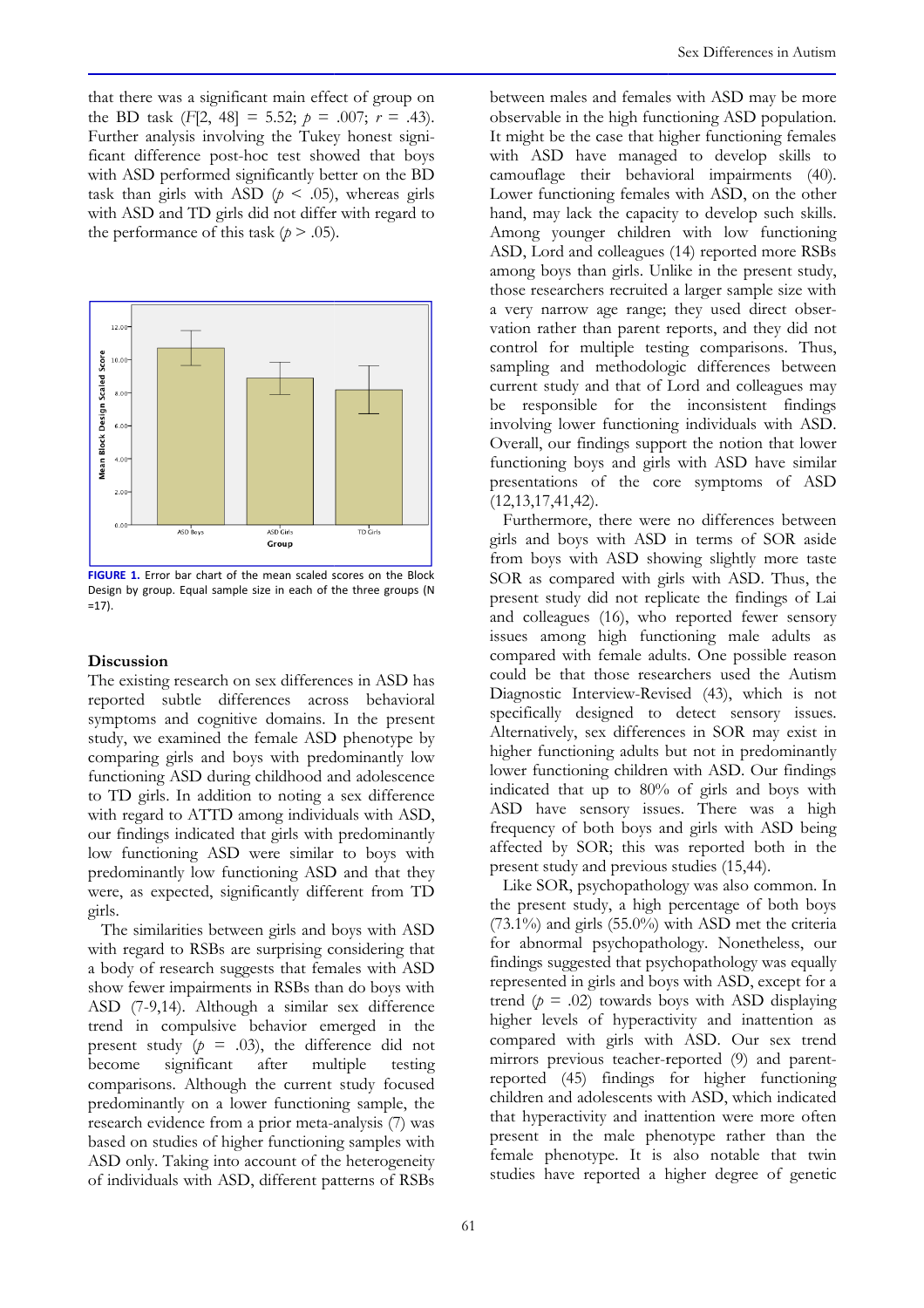overlap between traits of ASD and attentiondeficit/hyperactivity disorder among males than females (46), which suggests that these conditions are more likely to co-occur in males than females for genetic reasons.

Individuals with ASD were compared for social cognition and ATTD; sex differences were detectable for the latter but not the former. The present study replicated the findings of previous studies, which found that males and females with ASD had equivalent levels of impairments in social cognition (16,22,23). Not being able to understand other people's mental states (36), as suggested by impaired social cognition, may also explain the social communication difficulties underlying ASD at the behavioral level (47).

Our findings from the BD task are consistent with those of previous studies. In general, girls with ASD perform equivalent to TD girls (21) but worse than boys with ASD (20,21). Our findings suggest that girls with ASD are more similar to TD girls than boys with ASD with regard to ATTD. This suggests that superior ATTD is not a universal feature of the autistic brain but rather a feature of the male ASD phenotype. Therefore, it is possible to speculate that interventions such as visual guidance may be suitable for boys but not girls with ASD (21). This intervention has been shown to help with the reduction of both executive malfunctioning and RSBs in ASD (48). However, a limitation of the current study is the exclusion of a TD male group. It may be that the observed sex difference in ATTD was not ASD specific; however, without a control group of TD boys, our study could not make such conclusion. Thus, it may be necessary for future studies to include both TD male and female groups to investigate ASD-specific and non–ASD-specific sex differences.

One limitation of this study is that the number of participants was small. Nonetheless, the present study had a similar number of female participants as past studies that reported sex differences for ASD (49,50). The weak sex difference trends across RSBs, SOR, and psychopathology may become significant with a larger sample (8). This study also lacked perfect mental age matching. We could not compose full IQ scores for children with IQ scores of less than 45, who were predominantly nonverbal. Therefore, it is possible that lower functioning girls and boys with ASD may differ with regard to their IQs and mental ages, respectively. Furthermore, the correction needed for multiple testing comparisons may have increased type 2 errors. The Sally-Ann task might have been too easy for our participants with mental ages of 4 years or older, because more than 60% of the children with ASD passed the test. Hence, our findings may not be a true reflection of

the social cognition difficulties associated with ASD. The authors of this study did not assess diagnoses of ASD in the sample themselves but rather relied on information from specialist schools, SEN statements, and parents. This may have introduced some error into the study. One possible source of error may be that some individuals do not have ASD but rather have severe learning disabilities or attention-deficit/hyperactivity disorder; it is known that a considerable degree of "diagnostic substitution" can occur for individuals who require clinical attention and specialist schooling. It is notable that individuals considered to have ASD according to the parent, school, and SEN sources all scored above the cutoff on the SCQ, which is a well-respected screen for ASD. Given the heterogeneity of individuals with ASD, our findings may be representative of lower functioning but not higher functioning individuals with ASD.

At present, impairment requirements and symptom criteria for the diagnosis of ASD are not sex specific (6). Most screening and diagnostic tools do not employ different thresholds or items for assessing ASD in males and females. One study found that some specific items improved an instrument's ability to capture the female ASD phenotype (41); example items include "Avoids demands" and "Very determined." Our findings suggest that existing measures employed here do not detect mean sex differences in levels of autism symptoms, social cognition, SOR, and psychopathology in lower functioning children with ASD during childhood and adolescence. The possibility remains that sex differences in symptoms are present but that currently available measures are not sensitive to these phenotypic sex differences. These data can inform debates regarding whether ASD-related assessment tools require sex-specific criteria or thresholds and to what degree treatment should be tailored to the sex of the individual.

#### References

- 1. Centers for Disease Control and Prevention. Prevalence of autism spectrum disorders – Autism and developmental disabilities monitoring network, 14 Sites, United States, 2008. Morbidity and Mortality Weekly Report 2012;61(3):1-18. Available: Mortality Weekly Report 2012;61(3):1-18.<br>http://www.cdc.gov/mmwr/preview/mmwrhtml/ss http://www.cdc.gov/mmwr/preview/mmwrhtml/ss6103a1.htm (accessed 17 April 2012).
- 2. Edwards TL, Watkins EE, Lotfizadeh AD, Poling A. Intervention research to benefit people with autism: How old are the participants? Res Autism Spectr Disord 2012;6(3); 996-9.
- 3. Robinson E, Lichtenstein P, Anckarsäter H, Happe F, Ronald A. The female protective effect against autistic behaviour: Evidence from two nationally representative samples. PNAS 2013; 110(13):5258-62.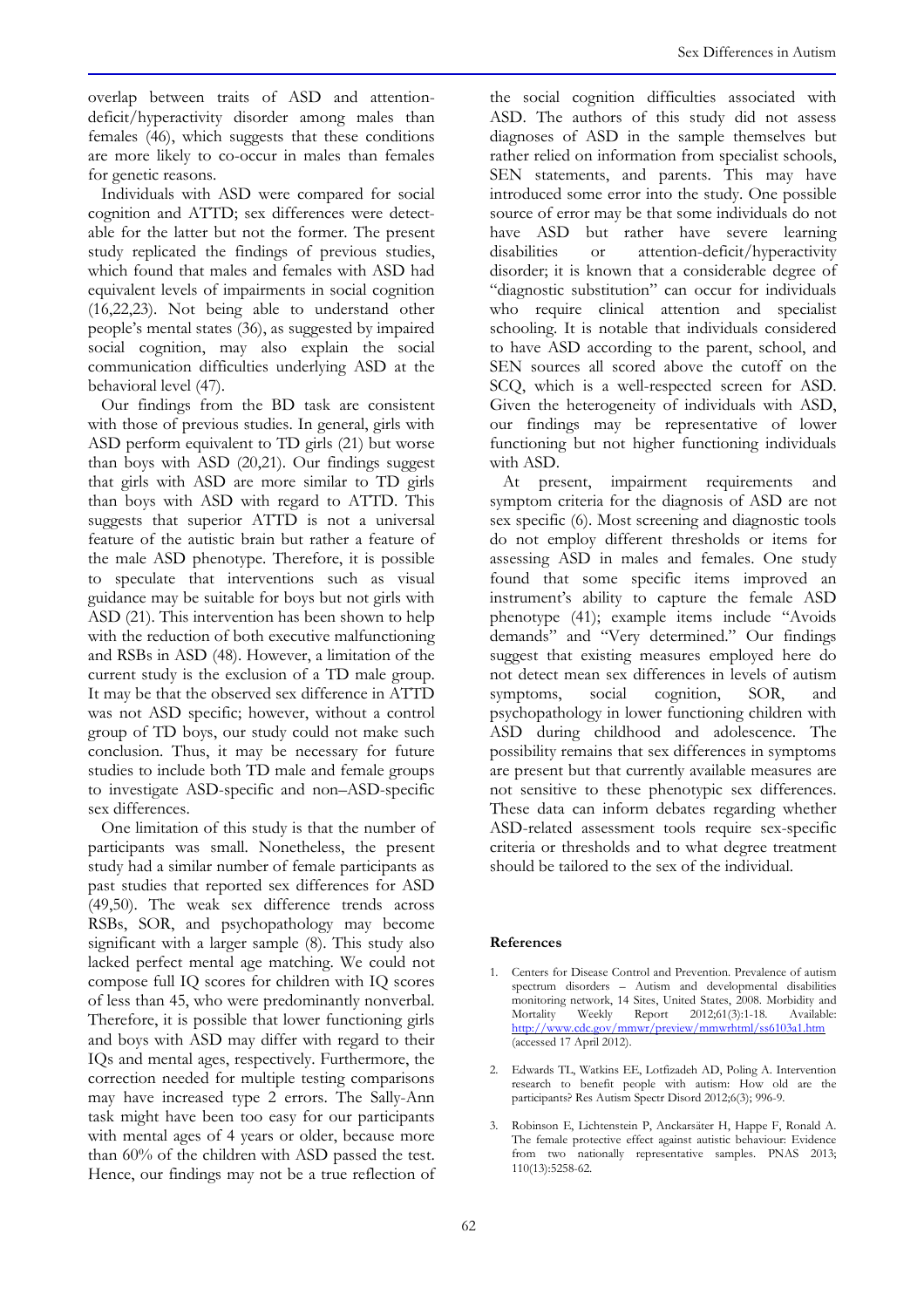- 4. Jacquemont S, Coe BP, Hersch M, Krumm N, Bergmann S, Beckmann J.S, et al. A higher mutational burden in females supports a "female protective model" in neurodevelopmental disorders. Am J Hum Genet 2014;94(3):415-25.
- 5. Wing L, Gould J. Severe impairments of social interaction and associated abnormalities in children: epidemiology and classification. J Autism Dev Disord 1979;9(1):11-29.
- 6. American Psychiatric Association. Diagnostic and Statistical Manual of Mental Disorders (Fifth Ed.). Arlington, VA: American Psychiatric Publishing; 2013.
- 7. Van Wijngaarden-Cremers PJM, Van Eeten E, Groen WB, Van Deurzen PA, Oosterling IJ, Van Der Gaag RJ. Gender and age differences in the core triad of impairments in autism spectrum disorders: A systemic review and meta-analysis. J Autism Dev Disord 2014;4(4):627-35.
- 8. Frazier TW, Georgiades S, Bishop SL, Hardan AY. Behavioral and cognitive characteristics of females and males with autism in the Simons Simplex Collection. J Am Acad Child Adolesc Psychiatry 2014;53(3):329-40.
- 9. Mandy W, Chilvers, R, Chowdury U, Salter G, Seigal A, Skuse D. Sex differences in autism spectrum disorder: Evidence from a large sample of children and adolescents. J Autism Dev Disord 2012;42(7):1204-1313.
- 10. Beeger S, Mandell D, Winjker-Holmes B, Wenderbosch S, Rem D, Stekelenburg F, et al. Sex differences in the timing of identification among children and adults with autism spectrum disorders. J Autism Dev Disord 2012;43(5):1151-6.
- 11. Dworzynski K, Ronald A, Bolton P, Happe F. How different are girls and boys above and below the diagnostic threshold for autism spectrum disorders? J Am Acad Child Adolesc Psychiatry 2012;51(8):788-92.
- 12. Tsai LY Beisler JM. The development of sex differences in infantile autism. Br J Psychiatry 1983;11(2):165-73.
- 13. Volkmar FR, Szatmari P, Sparrow SS. Sex differences in pervasive developmental disorders. J Autism Dev Disord 1993;23(4):579-91.
- 14. Lord C, Schopler E, Revicki D. Sex differences in autism. J Autism Dev Disord 1982;12(4):317-30.
- 15. Tomchek SD, Dunn W. Sensory processing in children with and without autism: A comparative study using the Short Sensory Profile. Am J Occup Ther 2007;61(2):190-200.
- 16. Lai M-C, Lombardo MV, Pasco G, Ruigrok ANV, Wheelwright SJ, Sadek SA, et al. A behavioural comparison of male and female adults with high functioning autism spectrum conditions. PloS One 2011;6(6):e20835.
- 17. Solomon M, Miller M, Taylor SL, Hinshaw SP, Carter CS. Autism symptoms and internalizing psychopathology in girls and boys with autism spectrum disorders. J Autism Dev Disord 2012;42(1):48-59.
- 18. Shah A, Frith U. (1983). An islet of ability in autism: a research note. J Child Psychol Psychiatry 1983;24(4):613-20.
- 19. Mottron L, Burack JA, Larocci G, Belleville S, Enns JT. Locally oriented perception with intact global processing among adolescents with high-functioning autism: evidence from multiple paradigms. J Child Psychol Psychiatry 2003;44(6): 904-13.
- 20. Koyama T, Kamio Y, Inada N, Kurita H. Sex differences in WISC-III profiles of children with high-functioning pervasive developmental disorders. J Autism Dev Disord 2009;39(1):135-41.
- 21. Bölte S, Duketis E, Poustka F, Holtmann M. Sex differences in cognitive domains and their clinical correlates in higher-functioning autism spectrum disorders. Autism 2011;15(4):497-511.
- 22. Lai M-C, Lombardo MV, Ruigrok ANV, Chakrabarti B, Wheelwright SJ, Auyeung B, et al. Cognition in males and females

with autism: similarities and differences. PloS One 2012;7(10): e47198.

- 23. Baron-Cohen S, Wheelwright S, Hill J, Raste Y, Plumb I. The "Reading the mind in the eyes" Test Revised Version: A study with normal adults, and adults with Asperger syndrome or highfunctioning autism. J Child Psychol Psychiatry 2001;42(2):241-51.
- 24. Fombonne E. Epidemiology of autistic disorder and other pervasive developmental disorders. J Clin Psychiatry 2005;66(Suppl  $10$ : 3-8.
- 25. Koenig K. Girls growing up on the autism spectrum: What parents and professional should know about the pre-teen and teenage years (Review of the book by Nichols S, Moravcik GM, Pulver Tetenbaum S, 2009). J Autism Dev Disord 2009;40(8):1042-3.
- 26. Head AM, McGillivray JA, Stokes MA. Gender differences in emotionality and sociability in children with autism spectrum disorders. Molecular Autism 2014;5(19):1-9.
- 27. Koenig K, Tsatsanis K. Pervasive developmental disorders in girls. In: Bell-Dolan D, Foster S, Mash EJ. (Eds). Behavioural and emotional problems in girls. New York: Kluwer Academic/ Plenum; 2005.
- 28. Special educational needs and disability Act 2001. Chapter 10. Retrieved from http://www.legislation.gov.uk/ukpga 10/contents
- 29. Wechsler D. Manual for the Wechsler Intelligence Scale for Children – Revised. New York: Psychological Corporation; 1974.
- 30. Wechsler D. Manual for the Wechsler abbreviated scale of intelligence. San Antonio, TX: Psychological Corporation; 1999.
- 31. Rutter M, Bailey A, Lord C. Social communication questionnaire (SCQ). Los Angeles: Western Psychological Services; 2003.
- 32. Bodfish SL, Symons FJ, Parker DE, Lewis MH. Varieties of repetitive behaviour in autism: Comparisons to mental retardation. J Autism Dev Disord 2000;30(3):237-43.
- 33. Schoen SA, Miller LJ, Green KE. Pilot study of the Sensory Over-Responsivity Scales: Assessment and inventory. Am J Occup Ther 2008;62(4);393-406.
- 34. Goodman, R. The Strengths and difficulties questionnaire: A research note. J Child Psychol Psychiatry 1997;38(5):581-6.
- 35. Baron-Cohen S, Leslie AM, Frith U. Does the autistic child have a "theory of mind"? Cognition 1985;21(1):37-46.
- 36. Baron-Cohen S. Autism and symbolic play. Br J Dev Psychol 1987;5(2):139-48.
- 37. Morgan B, Maybery M, Durkin K. Weak Central Coherence, Poor Joint Attention, and Low Verbal Ability: Independent Deficits in Early Autism. Dev Psychopathol 2003;39(4):646-656.
- 38. Phillips W, Baron-Cohen S, Rutter M. The role of eye contact in goal detection: Evidence from normal infants and children with autism or mental handicap. Dev Psychopathol 1992;4(3):375-83.
- 39. Wechsler D. Equivalent test and mental ages for the WISC. J Consult Psychol 1951;15(5):381-4.
- 40. Wing L. Asperger's syndrome: a clinical account. Psychol Med 1981;11:115-29.
- 41. Kopp S, Gillberg C. The Autism Spectrum Screening Questionnaire (ASSQ)-Revised Extended Version (ASSQ-REV): an instrument for better capturing the autism phenotype in girls? A pre-liminary study involving 191 clinical cases and community controls. Res Dev Disabil 2011;32:2875-88.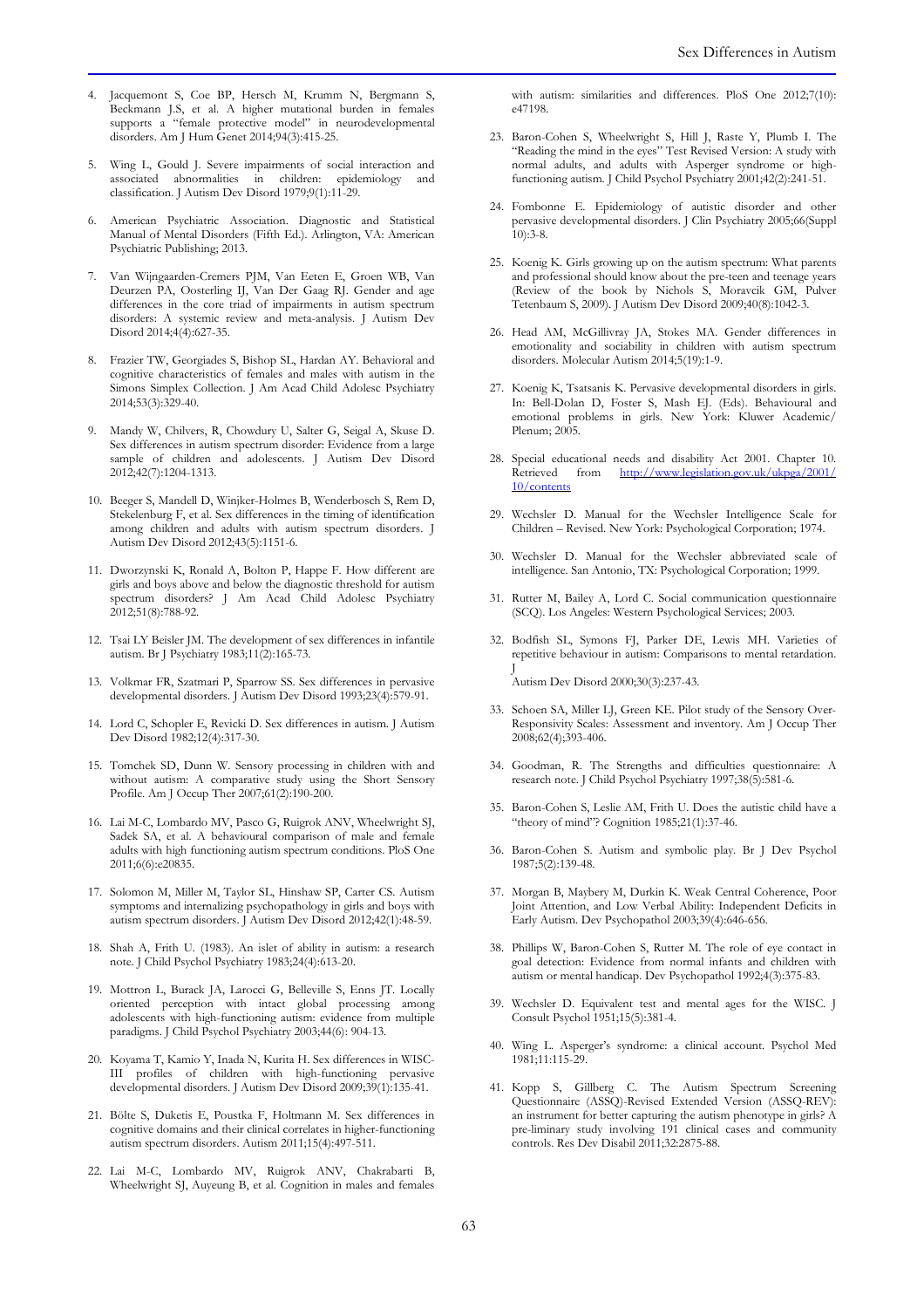- 42. Holtmann M, Bölte S, Poustka F. Autism spectrum disorders: Sex differences in autistic behaviour domains and coexisting psychopathology. Dev Med Child Neurol 2007;49(5):361-6.
- 43. Lord C, Rutter M, Le Couteur A. Autism Diagnostic Interview-Revised: a revised version of a diagnostic interview for caregivers of individuals with possible pervasive developmental disorders. J Autism Dev Disord 1994;24:659-85.
- 44. Leekam SR, Neito C, Libby SJ, Wing L, Gould J. Describing the sensory abnormalities of children and adults with autism. J Autism Dev Disord 2001;37(5):894-910.
- 45. May T, Cornish K, Rinehart NJ. Gender profiles of behavioural attention in children with autism spectrum disorder. J Atten Disord 2012:1-9. Epub ahead of print 21 August 2012. doi:10.1177/ 1087054712455502.
- 46. Taylor MJ, Charman T, Robinson EB, Plomin R, Happe F, Asherson P, et al. Developmental associations between traits of autism spectrum disorder and attention-deficit/hyperactivity disorder: A genetically-informative, longitudinal twin study. Psychol Med 2013;43(8):1735-46.
- 47. Silliman ER, Diehl SF, Huntley Bahr R, Hnath-Chisolm T, Zenko CB, Friedman, SA. A new look at performance on Theory-of-Mind Tasks by adolescents with autism spectrum disorder. Language, Speech, and Hearing Services in School 2003;34:236-52.
- 48. Schopler E, Brehm SS, Kinsbourne M, Reichler RJ. Effect of treatment structure on development in autistic children. Arch Gen Psychiatry 1971;24(5):415-21.
- 49. Carter AS, Black DO, Tewani S, Connolly CE, Kadlec MB, Tager-Flusberg H. Sex differences in toddlers with autism spectrum disorders. J Autism Dev Disord 2007;37(1): 86-97.
- 50. Hartley SL, Sikora DM. Sex differences in autism spectrum disorder: An examination of developmental functioning, autistic symptoms, and coexisting behaviour problems in toddlers. J Autism Dev Disord 2009;39:1715-22.

#### Acknowledgements

We would like to thank the children and their families for the invaluable time that they took to take part in this study. We are also indebted to those school staff that recruited the participants and supported our visits. Finally, we would like to thank the National Autistic Society for their collaboration and support. We thank Dr Geoff Bird for his comments on an earlier version of this manuscript. The authors have no conflicts of interests to declare with respect to this manuscript.